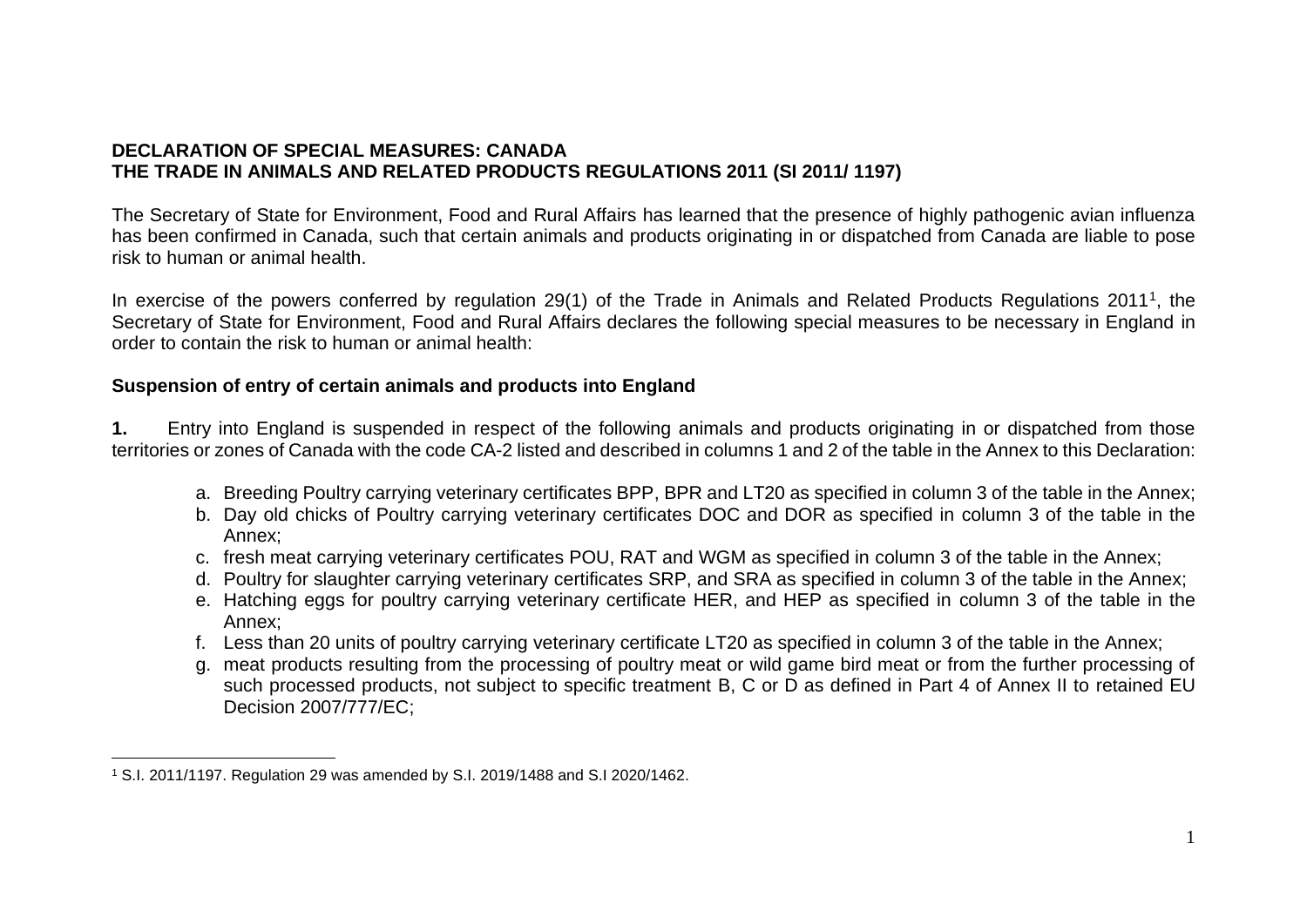- h. unprocessed animal by-products containing bodies or parts of poultry or wild game birds or products obtained from poultry, ratites or wild game birds;
- i. composite products containing meat products resulting from the processing of meat of poultry or wild game birds or from the further processing of such processed products, not subject to specific treatment B, C or D as defined in Part 4 of Annex II to retained EU Decision 2007/777/EC.
- **2**. Paragraphs 1(h) and 1(i) of this Declaration does not apply to:
	- a. specified pathogen free eggs within the meaning of Article 2 of Commission Regulation (EC) 798/2008; and
	- b. eggs as defined in paragraph 5.1 of Annex 1 to Regulation (EC) 853/2004 or egg products as defined in paragraph 7.3 of that Annex to that Regulation.
- **3**. Where dates are indicated in column 6 of the table in the Annex to this Declaration:
	- a. the entry of such animals and products into England is permitted, including those transported on the high seas, if they are produced before the date specified in column 6 and imported during a period of 90 days from the date specified in column 6.
- **4.** Where dates are indicated in column 7 of the table in the Annex to this Declaration:
	- a. animals and products produced after the date specified in column 7 may be imported into England.

## **Interpretation**

- **5.** In paragraph 1 of this Declaration:
	- a. "poultry" and "meat" have the same meaning as in Article 2 of retained EU Regulation 798/2008<sup>2</sup>

<sup>2</sup> EUR 798/2008.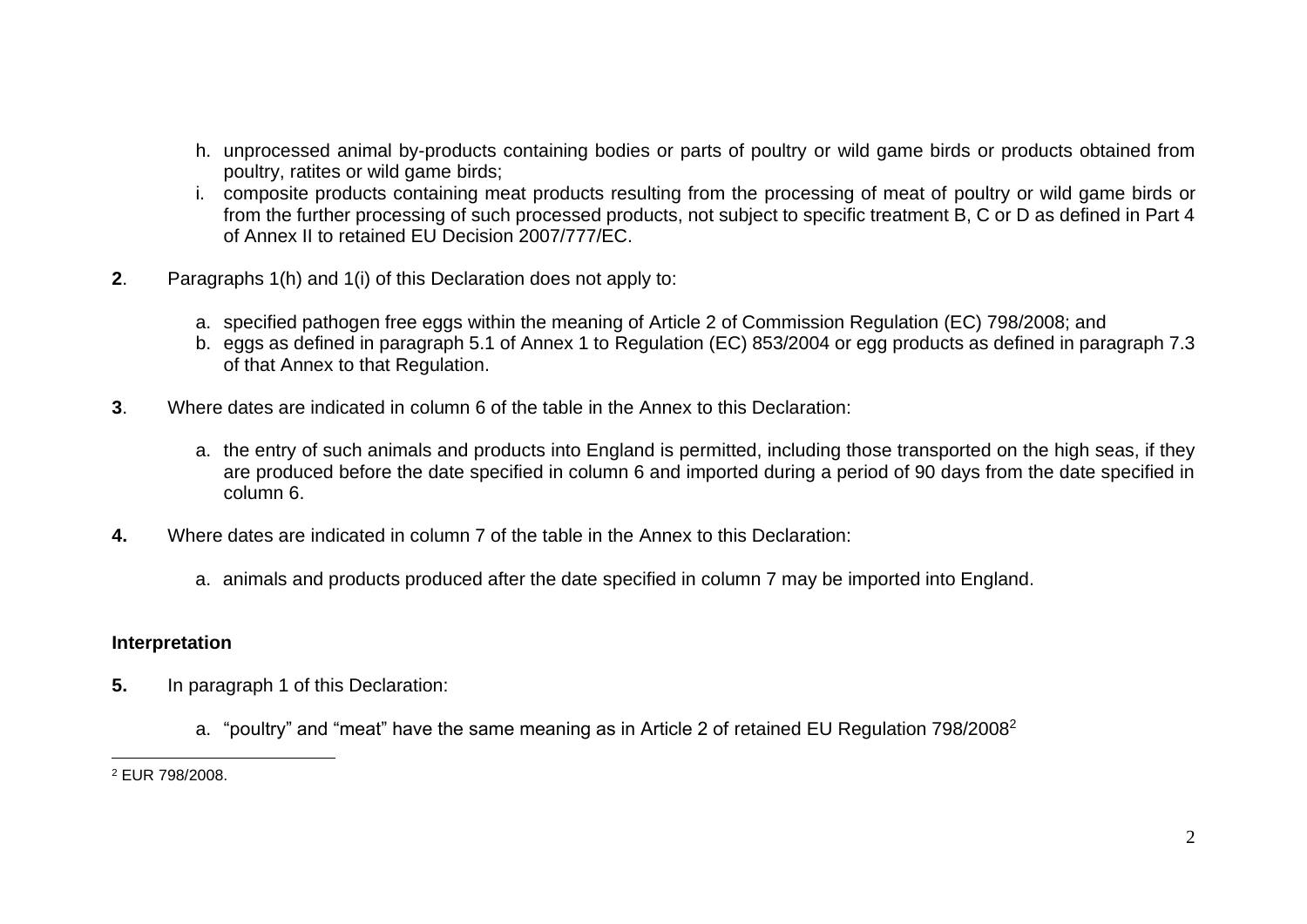- b. "meat products" has the same meaning as in paragraph 7.1 of Annex I to retained EU Regulation 853/2004<sup>3</sup>
- c. "animal by-products" has the same meaning as in Article 3 of retained EU Regulation 1069/2009<sup>4</sup>
- d. "composite products" has the same meaning as in Article 2 of retained EU Decision 2007/275/EC<sup>5</sup>

## **Coming into force and duration of the special measures**

**6**. The special measures in this Declaration apply from the beginning of the day after the day on which this Declaration is made until this Declaration is revoked or amended by further declaration.

**7.** The Declaration dated 5 May 2022 is revoked.

Date made: **31/05/22**

Signed: **Paul Green, Deputy Director UK Office for SPS Trade Assurance, Defra**

*Import of animals or products in breach of this declaration is an offence under regulation 39 of the Trade in Animals and Related Products Regulations 2011.* 

<sup>3</sup> EUR 853/2004.

<sup>4</sup> EUR 1069/2009.

<sup>5</sup> EUD 2007/275.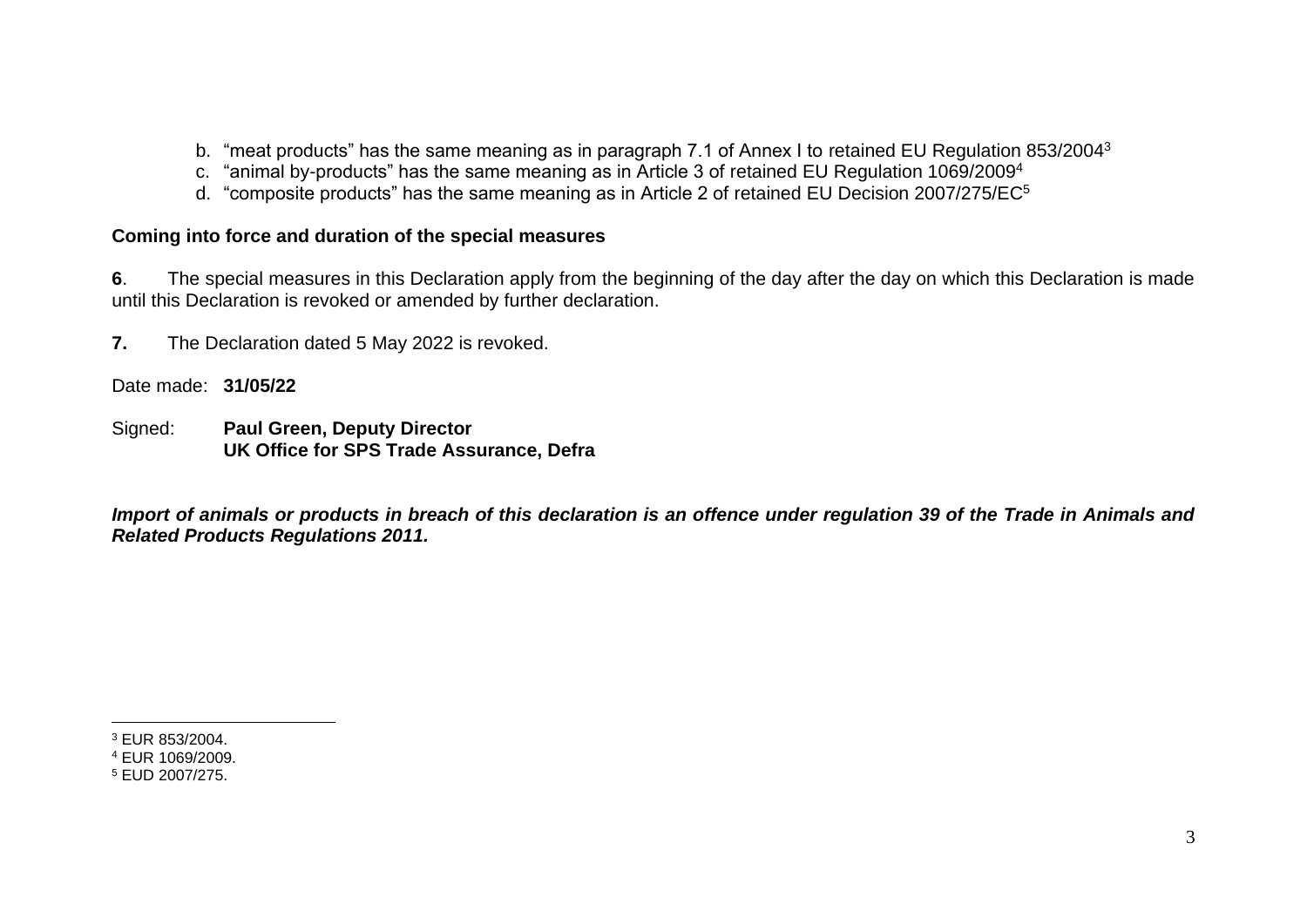|                                 |                                                                                                                                                                                                      | Veterinary certificate                                                    |                          |                                                     |                 |                 |
|---------------------------------|------------------------------------------------------------------------------------------------------------------------------------------------------------------------------------------------------|---------------------------------------------------------------------------|--------------------------|-----------------------------------------------------|-----------------|-----------------|
| Code of<br>territory or<br>zone | Description of territory or zone                                                                                                                                                                     | Model(s)                                                                  | Additional<br>quarantees | Specific conditions                                 | Closing<br>date | Opening<br>date |
| $\mathbf{1}$                    | 2                                                                                                                                                                                                    | 3                                                                         | $\overline{4}$           | 5                                                   | 6               | 7               |
| $CA-0$                          | Whole country                                                                                                                                                                                        | EP, E                                                                     |                          |                                                     |                 |                 |
| $CA-1$                          | The whole country of Canada excluding area<br>$CA-2$                                                                                                                                                 | <b>WGM</b><br>POU, RAT<br>BPP, BPR, DOC, DOR,<br>HEP, HER, SRP, SRA, LT20 | VIII                     | N                                                   |                 |                 |
| $CA-2$                          | Area of Canada corresponding to:                                                                                                                                                                     |                                                                           |                          |                                                     |                 |                 |
| CA-2.1                          | Territory of Canada corresponding to<br>Nova Scotia 01 with Geographic Coordinates<br>45.0, -64.63 in Western Nova Scotia and the<br>10km surrounding control zone to the above<br>coordinates.      | <b>WGM</b><br>POU, RAT<br>BPR, BPP, DOC, DOR,<br>HEP, HER, SRP, SRA, LT20 |                          | P <sub>2</sub><br>N P2                              | 30.01.22        | 28.06.22        |
| CA 2.2                          | Territory of Canada corresponding to<br>Nova Scotia 02 with Geographic Coordinates<br>44.9878, -64.1379 in Western Nova Scotia and<br>the 10km surrounding control zone to the above<br>coordinates. | <b>WGM</b><br>POU, RAT<br>BPP, BPR, DOC, DOR, HEP,<br>HER, SRP, SRA, LT20 |                          | P2<br>$N$ P2                                        | 02.02.22        | 09.06.22        |
| $CA$ 2.3                        | Territory of Canada corresponding to Ontario 01<br>with Geographic Coordinates 43.63, -80.39 in<br>Southern Ontario and the 10km surrounding<br>control zone to the above coordinates.               | <b>WGM</b><br>POU, RAT<br>BPP, BPR, DOC, DOR, HEP,<br>HER, SRP, SRA, LT20 |                          | P2<br>$\overline{\mathsf{N} \mathsf{P} \mathsf{2}}$ | 26.03.22        |                 |
| CA 2.4                          | Territory of Canada corresponding to Ontario 02<br>with Geographic Coordinates 43.55, -80.53 in<br>Southern Ontario and the 10km surrounding<br>control zone to the above coordinates.               | <b>WGM</b><br>POU, RAT<br>BPP, BPR, DOC, DOR, HEP,<br>HER, SRP, SRA, LT20 |                          | P <sub>2</sub><br><b>NP2</b>                        | 26.03.22        |                 |
| CA 2.5                          | Territory of Canada corresponding to Ontario 03<br>with Geographic Coordinates 43.1, -80.8 in<br>Southern Ontario and the 10km surrounding<br>control zone to the above coordinates.                 | <b>WGM</b><br>POU, RAT<br>BPP, BPR, DOC, DOR, HEP,<br>HER, SRP, SRA, LT20 |                          | P2<br>$N$ P2                                        | 28.03.22        |                 |
| CA 2.6                          | Territory of Canada corresponding to Ontario 04<br>with Geographic Coordinates 44.86, -81.05 in<br>Southern Ontario and the 10km surrounding<br>control zone to the above coordinates.               | <b>WGM</b><br>POU, RAT<br>BPP, BPR, DOC, DOR, HEP,<br>HER, SRP, SRA, LT20 |                          | P <sub>2</sub><br>$N$ P2                            | 31.03.22        |                 |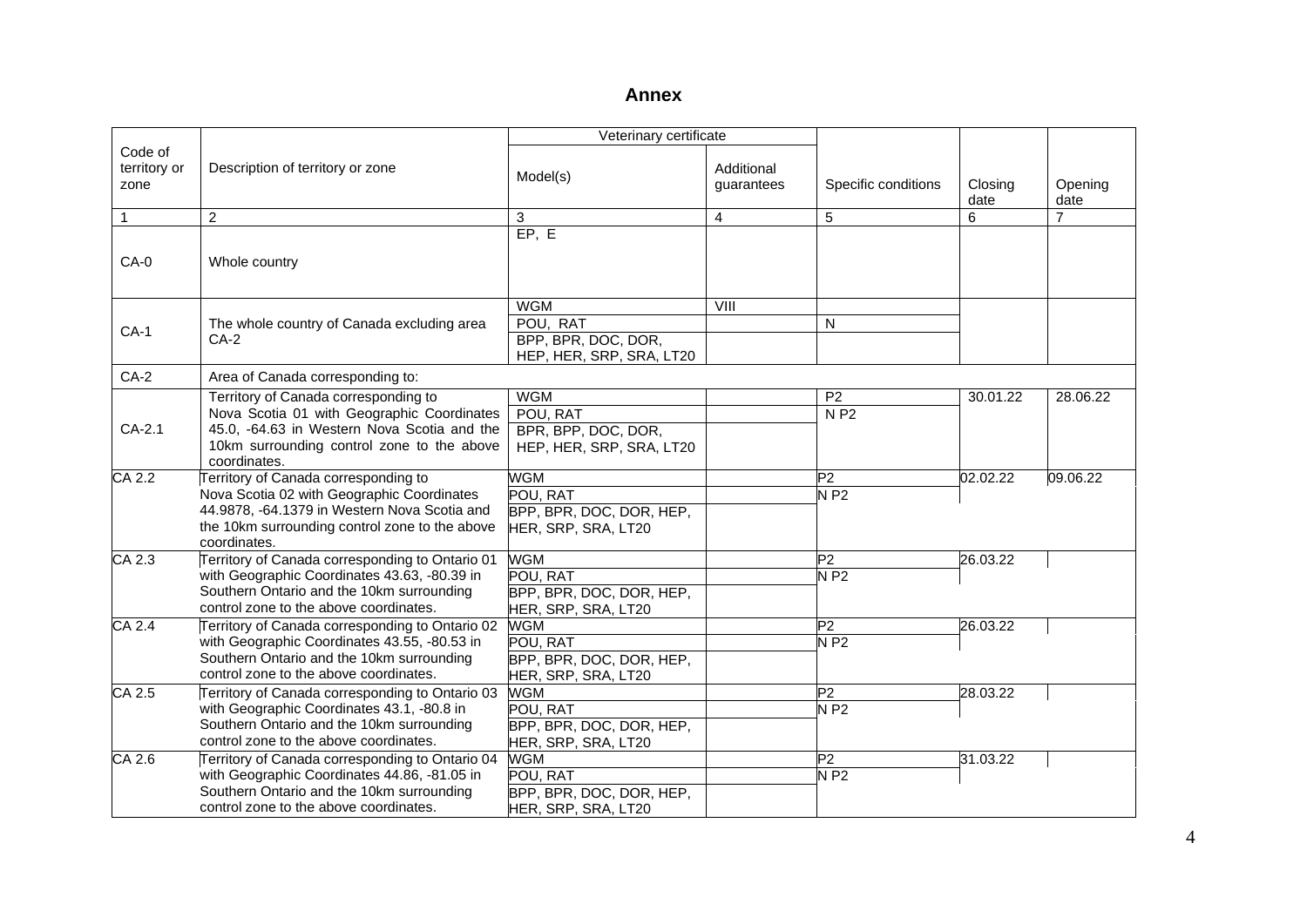| CA 2.7               | Territory of Canada corresponding to Ontario 05 | <b>WGM</b>               | P <sub>2</sub>                       | 02.04.22 |
|----------------------|-------------------------------------------------|--------------------------|--------------------------------------|----------|
|                      | with Geographic Coordinates 44.46, -78.29 in    | POU, RAT                 | N P2                                 |          |
|                      | Southern Ontario and the 10km surrounding       | BPP, BPR, DOC, DOR, HEP, |                                      |          |
|                      | control zone to the above coordinates.          | HER, SRP, SRA, LT20      |                                      |          |
| $\overline{CA\ 2.8}$ | Territory of Canada corresponding to Ontario 06 | <b>WGM</b>               | $\overline{P2}$                      | 02.04.22 |
|                      | with Geographic Coordinates 43.74, -80.38 in    | POU, RAT                 | $N$ P2                               |          |
|                      | Southern Ontario and the 10km surrounding       | BPP, BPR, DOC, DOR, HEP, |                                      |          |
|                      | control zone to the above coordinates.          | HER, SRP, SRA, LT20      |                                      |          |
| CA 2.9               | Territory of Canada corresponding to Ontario 07 | <b>WGM</b>               | P2                                   | 06.04.22 |
|                      | with Geographic Coordinates 43.93, -79.32 in    | POU, RAT                 | NP2                                  |          |
|                      | Southern Ontario and the 10km surrounding       | BPP, BPR, DOC, DOR, HEP, |                                      |          |
|                      | control zone to the above coordinates.          | HER, SRP, SRA, LT20      |                                      |          |
| CA 2.10              | Territory of Canada corresponding to Ontario 08 | <b>WGM</b>               | P <sub>2</sub>                       | 05.04.22 |
|                      | with Geographic Coordinates 44.05, -77.42 in    | POU, RAT                 | NP2                                  |          |
|                      | Southern Ontario and the 10km surrounding       | BPP, BPR, DOC, DOR, HEP, |                                      |          |
|                      | control zone to the above coordinates.          | HER, SRP, SRA, LT20      |                                      |          |
| CA 2.11              | Territory of Canada corresponding to Ontario 09 | <b>WGM</b>               | P <sub>2</sub>                       | 08.04.22 |
|                      | with Geographic Coordinates 42.44, -82.09 in    | POU, RAT                 | $N$ P2                               |          |
|                      | Southern Ontario and the 10km surrounding       | BPP, BPR, DOC, DOR, HEP, |                                      |          |
|                      | control zone to the above coordinates.          | HER, SRP, SRA, LT20      |                                      |          |
| CA 2.12              | Territory of Canada corresponding to Ontario 10 | <b>WGM</b>               | $\overline{P2}$                      | 10.04.22 |
|                      | with Geographic Coordinates 43.92, -79.28 in    | POU, RAT                 | $N$ P2                               |          |
|                      | Southern Ontario and the 10km surrounding       | BPP, BPR, DOC, DOR, HEP, |                                      |          |
|                      | control zone to the above coordinates.          | HER, SRP, SRA, LT20      |                                      |          |
| CA 2.13              | Territory of Canada corresponding to Ontario 11 | WGM                      | $\overline{P2}$                      | 08.04.22 |
|                      | with Geographic Coordinates 45.20, -74.56 in    | POU, RAT                 |                                      |          |
|                      | Eastern Ontario and the 10km surrounding        | BPP, BPR, DOC, DOR, HEP, | $\overline{\mathsf{N} \mathsf{P}}$ 2 |          |
|                      | control zone to the above coordinates.          | HER, SRP, SRA, LT20      |                                      |          |
| CA 2.14              | Territory of Canada corresponding to Ontario 12 | WGM                      | P2                                   | 08.04.22 |
|                      | with Geographic Coordinates 45.19, -74.52 in    | POU, RAT                 | $N$ P2                               |          |
|                      | Eastern Ontario and the 10km surrounding        | BPP, BPR, DOC, DOR, HEP, |                                      |          |
|                      | control zone to the above coordinates.          | HER, SRP, SRA, LT20      |                                      |          |
| CA 2.15              | Territory of Canada corresponding to Alberta 01 | <b>WGM</b>               | $\overline{P2}$                      | 07.04.22 |
|                      | with Geographic Coordinates 51.75, -113.95 in   | POU, RAT                 | NP2                                  |          |
|                      | Southern Alberta and the 10km surrounding       | BPP, BPR, DOC, DOR, HEP, |                                      |          |
|                      | control zone to the above coordinates.          | HER, SRP, SRA, LT20      |                                      |          |
| CA 2.16              | Territory of Canada corresponding to Ontario 13 | <b>WGM</b>               | $\overline{\mathsf{P}2}$             | 13.04.22 |
|                      | with Geographic Coordinates 44.15, -80.95 in    | POU, RAT                 | $N$ P <sub>2</sub>                   |          |
|                      | Southern Ontario and the 10km surrounding       | BPP, BPR, DOC, DOR, HEP, |                                      |          |
|                      | control zone to the above coordinates.          | HER, SRP, SRA, LT20      |                                      |          |
| CA 2.17              | Territory of Canada corresponding to Alberta 02 | <b>WGM</b>               | $\overline{\mathsf{P}2}$             | 11.04.22 |
|                      | with Geographic Coordinates 51.77, -113.96 in   | POU. RAT                 | $N$ P2                               |          |
|                      | Southern Alberta and the 10km surrounding       | BPP, BPR, DOC, DOR, HEP, |                                      |          |
|                      | control zone to the above coordinates.          | HER, SRP, SRA, LT20      |                                      |          |
| CA 2.18              | Territory of Canada corresponding to Alberta 03 | <b>WGM</b>               | P <sub>2</sub>                       | 11.04.22 |
|                      | with Geographic Coordinates 52.71, -113.57 in   | POU, RAT                 | $N$ P2                               |          |
|                      |                                                 |                          |                                      |          |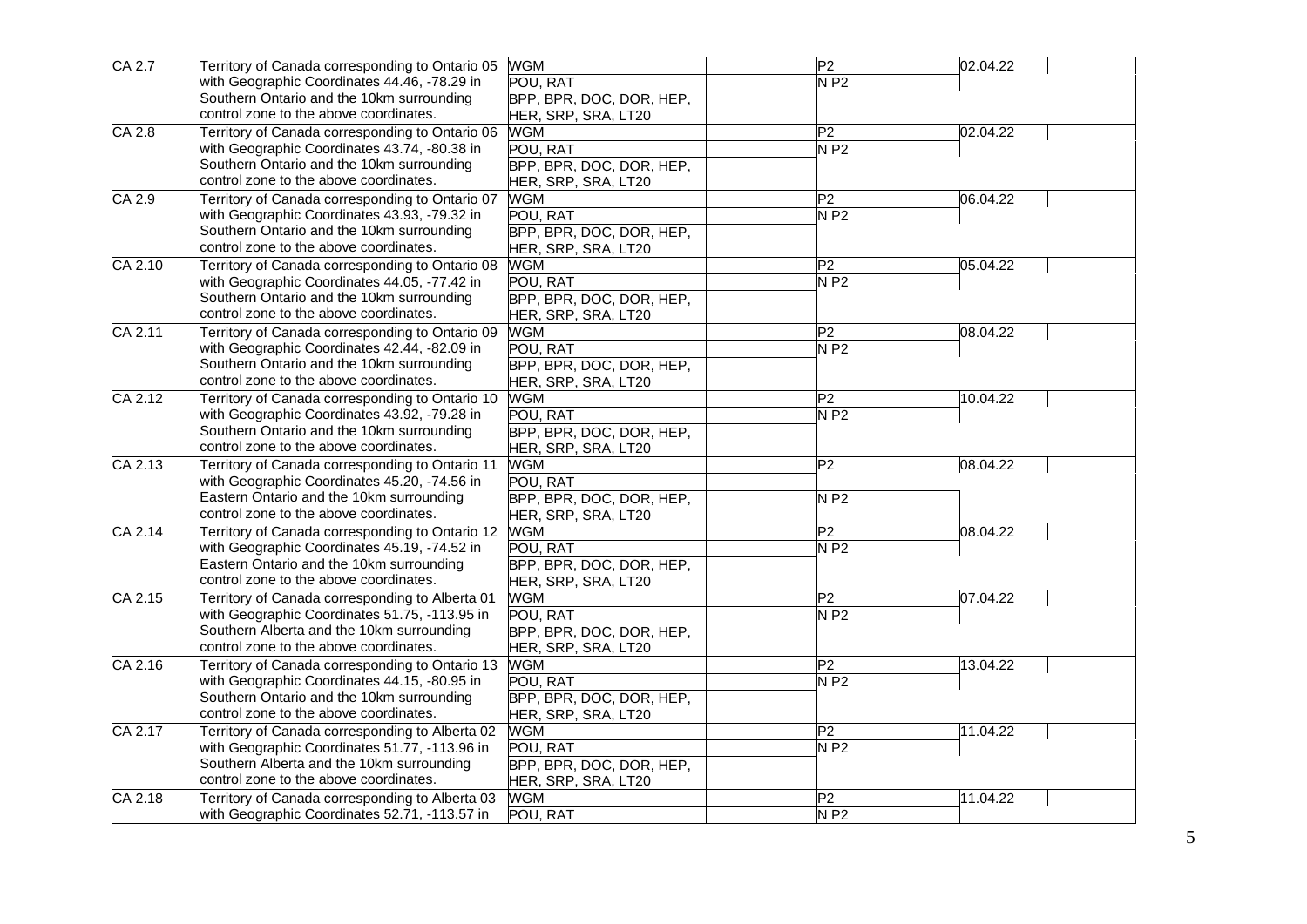|           | Southern Alberta and the 10km surrounding                                                 | BPP, BPR, DOC, DOR, HEP,   |                |          |
|-----------|-------------------------------------------------------------------------------------------|----------------------------|----------------|----------|
| CA 2.19   | control zone to the above coordinates.<br>Territory of Canada corresponding to Alberta 04 | HER, SRP, SRA, LT20<br>WGM | P <sub>2</sub> | 11.04.22 |
|           | with Geographic Coordinates 51.6, -113.46 in                                              | POU, RAT                   | $N$ P2         |          |
|           | Southern Alberta and the 10km surrounding                                                 | BPP, BPR, DOC, DOR, HEP,   |                |          |
|           | control zone to the above coordinates.                                                    | HER, SRP, SRA, LT20        |                |          |
| CA 2.20   | Territory of Canada corresponding to Alberta 05                                           | <b>WGM</b>                 | P <sub>2</sub> | 11.04.22 |
|           | with Geographic Coordinates 52.27, -112.12 in                                             | POU, RAT                   | $N$ P2         |          |
|           | Southern Alberta and the 10km surrounding                                                 | BPP, BPR, DOC, DOR, HEP,   |                |          |
|           | control zone to the above coordinates.                                                    | HER, SRP, SRA, LT20        |                |          |
| CA 2.21   | Territory of Canada corresponding to Alberta 06                                           | <b>WGM</b>                 | P2             | 11.04.22 |
|           | with Geographic Coordinates 52.93, -113.31 in                                             | POU, RAT                   | $N$ P2         |          |
|           | Southern Alberta and the 10km surrounding                                                 | BPP, BPR, DOC, DOR, HEP,   |                |          |
|           | control zone to the above coordinates.                                                    | HER, SRP, SRA, LT20        |                |          |
| CA 2.22   | Territory of Canada corresponding to Quebec 01                                            | <b>WGM</b>                 | P <sub>2</sub> | 14.04.22 |
|           | with Geographic Coordinates 45.49, -71.48 in                                              | POU, RAT                   | NP2            |          |
|           | Southern Quebec and the 10km surrounding                                                  | BPP, BPR, DOC, DOR, HEP,   |                |          |
|           | control zone to the above coordinates.                                                    | HER, SRP, SRA, LT20        |                |          |
| CA 2.23   | Territory of Canada corresponding to Alberta 07                                           | <b>WGM</b>                 | P2             | 12.04.22 |
|           | with Geographic Coordinates 52.9, -112.91 in                                              | POU, RAT                   | $N$ P2         |          |
|           | Southern Alberta and the 10km surrounding                                                 | BPP, BPR, DOC, DOR, HEP,   |                |          |
|           | control zone to the above coordinates.                                                    | HER, SRP, SRA, LT20        |                |          |
| $CA$ 2.24 | Territory of Canada corresponding to Alberta 08                                           | <b>WGM</b>                 | P2             | 14.04.22 |
|           | with Geographic Coordinates 51.77, -113.88 in                                             | POU, RAT                   | $N$ P2         |          |
|           | Southern Alberta and the 10km surrounding                                                 | BPP, BPR, DOC, DOR, HEP,   |                |          |
|           | control zone to the above coordinates.                                                    | HER, SRP, SRA, LT20        |                |          |
| CA 2.25   | Territory of Canada corresponding to Quebec 02                                            | <b>WGM</b>                 | P <sub>2</sub> | 21.04.22 |
|           | with Geographic Coordinates 45.49, -71.48 in                                              | POU, RAT                   | $N$ P2         |          |
|           | Southern Quebec and the 10km surrounding                                                  | BPP, BPR, DOC, DOR, HEP,   |                |          |
|           | control zone to the above coordinates.                                                    | HER, SRP, SRA, LT20        |                |          |
| CA 2.26   | Territory of Canada corresponding to Ontario 14                                           | <b>WGM</b>                 | P2             | 21.04.22 |
|           | with Geographic Coordinates 45.22, -74.5 in                                               | POU, RAT                   | NP2            |          |
|           | Eastern Ontario and the 10km surrounding                                                  | BPP, BPR, DOC, DOR, HEP,   |                |          |
|           | control zone to the above coordinates.                                                    | HER, SRP, SRA, LT20        |                |          |
| CA 2.27   | Territory of Canada corresponding to Quebec 03                                            | <b>WGM</b>                 | P <sub>2</sub> | 14.04.22 |
|           | with Geographic Coordinates 45.21, -72.54 in                                              | POU, RAT                   | NP2            |          |
|           | Southern Quebec and the 10km surrounding                                                  | BPP, BPR, DOC, DOR, HEP,   |                |          |
|           | control zone to the above coordinates.                                                    | HER, SRP, SRA, LT20        |                |          |
| CA 2.28   | Territory of Canada corresponding to British                                              | <b>WGM</b>                 | P <sub>2</sub> | 15.04.22 |
|           | Columbia 01 with Geographic Coordinates 50.5, - POU, RAT                                  |                            | NP2            |          |
|           | 119.21 in Southern British Columbia and the                                               | BPP, BPR, DOC, DOR, HEP,   |                |          |
|           | 10km surrounding control zone to the above<br>coordinates.                                | HER, SRP, SRA, LT20        |                |          |
| CA 2.29   | Territory of Canada corresponding to Alberta 09                                           | <b>WGM</b>                 | P <sub>2</sub> | 10.04.22 |
|           | with Geographic Coordinates 51.61, -113.45 in                                             | POU, RAT                   | $N$ P2         |          |
|           |                                                                                           |                            |                |          |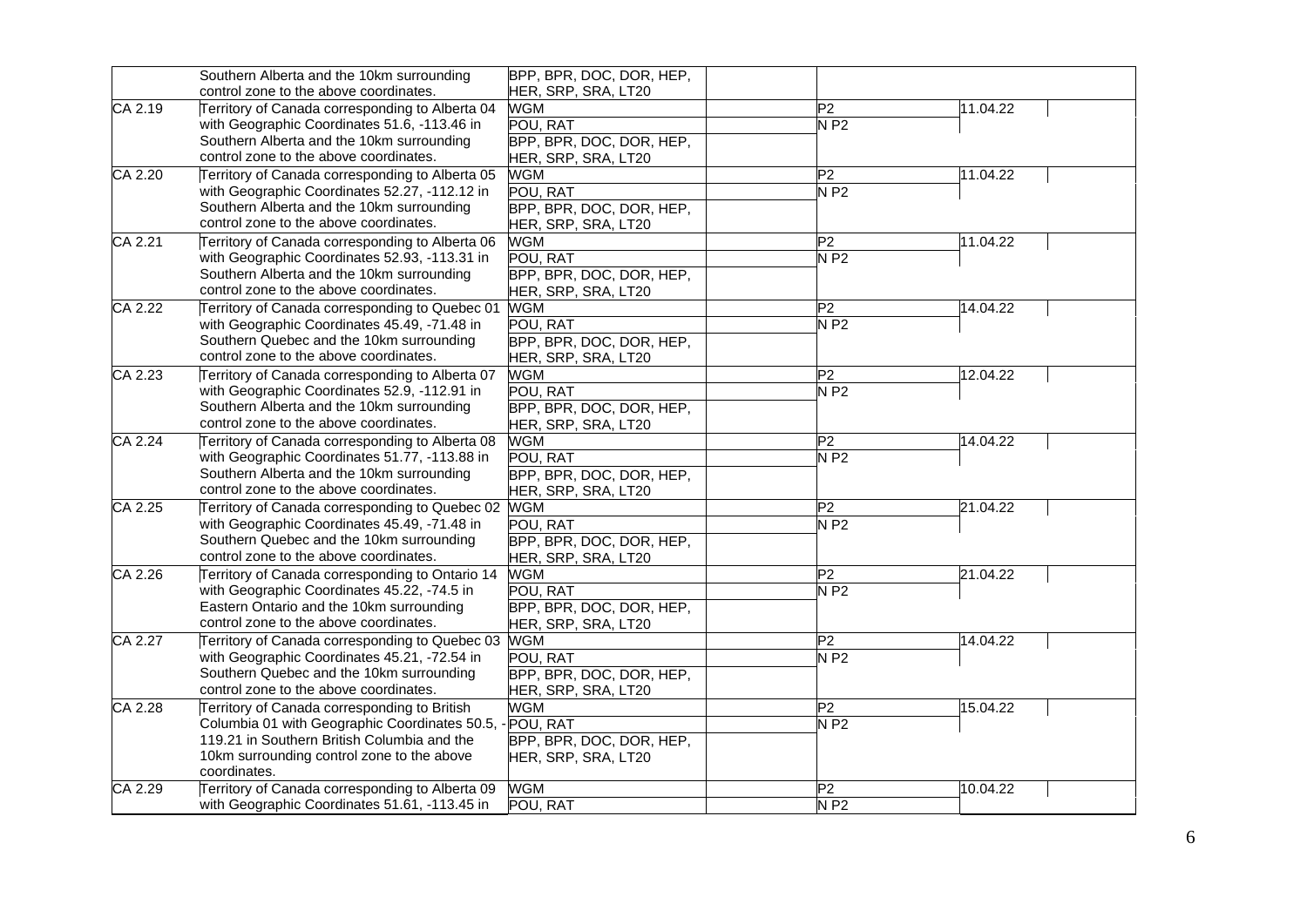|         | Southern Alberta and the 10km surrounding       | BPP, BPR, DOC, DOR, HEP, |                 |          |  |
|---------|-------------------------------------------------|--------------------------|-----------------|----------|--|
|         | control zone to the above coordinates.          | HER, SRP, SRA, LT20      |                 |          |  |
| CA 2.30 | Territory of Canada corresponding to Alberta 10 | <b>WGM</b>               | $\overline{P2}$ | 19.04.22 |  |
|         | with Geographic Coordinates 49.43, -112.37 in   | POU, RAT                 | $N$ P2          |          |  |
|         | Southern Alberta and the 10km surrounding       | BPP, BPR, DOC, DOR, HEP, |                 |          |  |
|         | control zone to the above coordinates.          | HER, SRP, SRA, LT20      |                 |          |  |
| CA 2.31 | Territory of Canada corresponding to Alberta 11 | <b>WGM</b>               | $\overline{P2}$ | 19.04.22 |  |
|         | with Geographic Coordinates 51.76, -113.89 in   | POU, RAT                 | $N$ P2          |          |  |
|         | Southern Alberta and the 10km surrounding       | BPP, BPR, DOC, DOR, HEP, |                 |          |  |
|         | control zone to the above coordinates.          | HER, SRP, SRA, LT20      |                 |          |  |
| CA 2.32 | Territory of Canada corresponding to Quebec     | <b>WGM</b>               | P <sub>2</sub>  | 17.04.22 |  |
|         | 04 with Geographic Coordinates 45.72, -71.78    | POU, RAT                 | N P2            |          |  |
|         | in Southern Quebec and the 10km surrounding     | BPP, BPR, DOC, DOR,      |                 |          |  |
|         | control zone to the above coordinates.          | HEP, HER, SRP, SRA,      |                 |          |  |
|         |                                                 | <b>LT20</b>              |                 |          |  |
| CA 2.33 | Territory of Canada corresponding to            | <b>WGM</b>               | P <sub>2</sub>  | 26.04.22 |  |
|         | Saskatchewan 01 with Geographic                 | POU, RAT                 | N P2            |          |  |
|         | Coordinates 51.46, -106.48 in Southern          | BPP, BPR, DOC, DOR,      |                 |          |  |
|         | Saskatchewan and the 10km surrounding           | HEP, HER, SRP, SRA,      |                 |          |  |
|         | control zone to the above coordinates.          | LT20                     |                 |          |  |
| CA 2.34 | Territory of Canada corresponding to            | <b>WGM</b>               | P <sub>2</sub>  | 16.04.22 |  |
|         | Saskatchewan 02 with Geographic                 | POU, RAT                 | N P2            |          |  |
|         | Coordinates 51.46, -106.48 in Southern          | BPP, BPR, DOC, DOR,      |                 |          |  |
|         | Saskatchewan and the 10km surrounding           | HEP, HER, SRP, SRA,      |                 |          |  |
|         | control zone to the above coordinates.          | <b>LT20</b>              |                 |          |  |
| CA 2.35 | Territory of Canada corresponding to Alberta    | <b>WGM</b>               | P <sub>2</sub>  | 20.04.22 |  |
|         | 12 with Geographic Coordinates 49.27, -         | POU, RAT                 | N P2            |          |  |
|         | 112.82 in Southern Alberta and the 10km         | BPP, BPR, DOC, DOR,      |                 |          |  |
|         | surrounding control zone to the above           | HEP, HER, SRP, SRA,      |                 |          |  |
|         | coordinates.                                    | <b>LT20</b>              |                 |          |  |
| CA 2.36 | Territory of Canada corresponding to Quebec     | <b>WGM</b>               | P <sub>2</sub>  | 21.04.22 |  |
|         | 05 with Geographic Coordinates 45.72, -71.82    | POU, RAT                 | N P2            |          |  |
|         | in Southern Quebec and the 10km surrounding     | BPP, BPR, DOC, DOR,      |                 |          |  |
|         | control zone to the above coordinates.          | HEP, HER, SRP, SRA,      |                 |          |  |
|         |                                                 | <b>LT20</b>              |                 |          |  |
| CA 2.37 | Territory of Canada corresponding to Ontario    | <b>WGM</b>               | P <sub>2</sub>  | 22.04.22 |  |
|         | 12 with Geographic Coordinates 44.06, -79.35    | POU, RAT                 | N P2            |          |  |
|         | in Southern Ontario and the 10km surrounding    | BPP, BPR, DOC, DOR,      |                 |          |  |
|         | control zone to the above coordinates.          | HEP, HER, SRP, SRA,      |                 |          |  |
|         |                                                 | <b>LT20</b>              |                 |          |  |
| CA 2.38 | Territory of Canada corresponding to Alberta    | <b>WGM</b>               | $\overline{P2}$ | 22.04.22 |  |
|         | 13 with Geographic Coordinates 51.6, -113.49    | POU, RAT                 | N P2            |          |  |
|         | in Southern Alberta and the 10km surrounding    | BPP, BPR, DOC, DOR,      |                 |          |  |
|         | control zone to the above coordinates.          | HEP, HER, SRP, SRA,      |                 |          |  |
|         |                                                 | LT20                     |                 |          |  |
| CA 2.39 |                                                 | <b>WGM</b>               | P <sub>2</sub>  | 23.04.22 |  |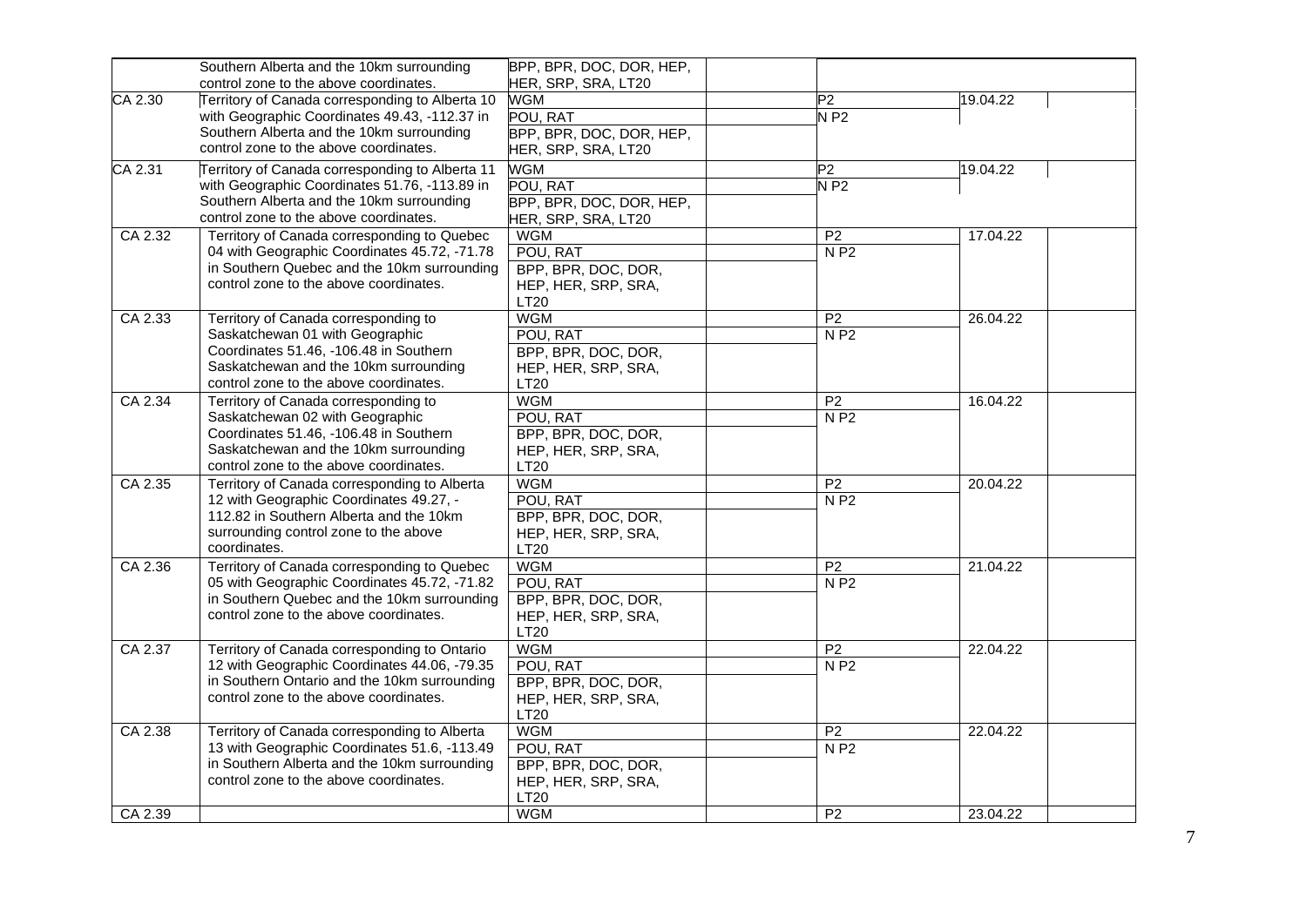|         | Territory of Canada corresponding to Manitoba | POU, RAT            | N P2            |          |  |
|---------|-----------------------------------------------|---------------------|-----------------|----------|--|
|         | 01 with Geographic Coordinates 49.87, -95.89  | BPP, BPR, DOC, DOR, |                 |          |  |
|         | in Southern Manitoba and the 10km             | HEP, HER, SRP, SRA, |                 |          |  |
|         | surrounding control zone to the above         | <b>LT20</b>         |                 |          |  |
|         | coordinates.                                  |                     |                 |          |  |
| CA 2.40 | Territory of Canada corresponding to          | <b>WGM</b>          | $\overline{P2}$ | 22.04.22 |  |
|         | Saskatchewan 03 with Geographic               | POU, RAT            | N P2            |          |  |
|         | Coordinates 50.43, -107.2 in Southern         | BPP, BPR, DOC, DOR, |                 |          |  |
|         | Saskatchewan and the 10km surrounding         | HEP, HER, SRP, SRA, |                 |          |  |
|         | control zone to the above coordinates.        | <b>LT20</b>         |                 |          |  |
| CA 2.41 | Territory of Canada corresponding to Alberta  | <b>WGM</b>          | P <sub>2</sub>  | 22.04.22 |  |
|         | 14 with Geographic Coordinates 52.79, -       | POU, RAT            | N P2            |          |  |
|         | 113.11 in Southern                            | BPP, BPR, DOC, DOR, |                 |          |  |
|         | Alberta and the 10km surrounding control zone | HEP, HER, SRP, SRA, |                 |          |  |
|         | to the above coordinates.                     | <b>LT20</b>         |                 |          |  |
|         |                                               |                     |                 |          |  |
| CA 2.42 | Territory of Canada corresponding to Alberta  | <b>WGM</b>          | $\overline{P2}$ | 27.04.22 |  |
|         | 15 with Geographic Coordinates 52.85, -       | POU, RAT            | N P2            |          |  |
|         | 112.92 in Southern                            | BPP, BPR, DOC, DOR, |                 |          |  |
|         | Alberta and the 10km surrounding control zone | HEP, HER, SRP, SRA, |                 |          |  |
|         | to the above coordinates.                     | LT20                |                 |          |  |
|         |                                               |                     |                 |          |  |
|         |                                               |                     |                 |          |  |
| CA 2.43 | Territory of Canada corresponding to          | <b>WGM</b>          | P <sub>2</sub>  | 24.04.22 |  |
|         | Saskatchewan 04 with Geographic               | POU, RAT            | N P2            |          |  |
|         | Coordinates 50.07, -108.58 in Southern        | BPP, BPR, DOC, DOR, |                 |          |  |
|         | Saskatchewan and the 10km surrounding         | HEP, HER, SRP, SRA, |                 |          |  |
|         | control zone to the above coordinates.        | LT20                |                 |          |  |
| CA 2.44 | Territory of Canada corresponding to Ontario  | <b>WGM</b>          | P <sub>2</sub>  | 26.04.22 |  |
|         | 13 with Geographic Coordinates 43.87, -81.33  | POU, RAT            | N P2            |          |  |
|         | in Southern Ontario and the 10km surrounding  | BPP, BPR, DOC, DOR, |                 |          |  |
|         | control zone to the above coordinates.        | HEP, HER, SRP, SRA, |                 |          |  |
|         |                                               | <b>LT20</b>         |                 |          |  |
| CA 2.45 | Territory of Canada corresponding to New      | <b>WGM</b>          | $\overline{P2}$ | 25.04.22 |  |
|         | Brunswick 01 with Geographic Coordinates      | POU, RAT            | N P2            |          |  |
|         | 45.95, -64.9 in Southern New Brunswick and    | BPP, BPR, DOC, DOR, |                 |          |  |
|         | the 10km surrounding control zone to the      |                     |                 |          |  |
|         | above coordinates.                            | HEP, HER, SRP, SRA, |                 |          |  |
|         |                                               | <b>LT20</b>         |                 |          |  |
| CA 2.46 | Territory of Canada corresponding to Alberta  | <b>WGM</b>          | $\overline{P2}$ | 28.04.22 |  |
|         | 16 with Geographic Coordinates 52.78, -       | POU, RAT            | N P2            |          |  |
|         | 112.77 in Southern Alberta and the 10km       | BPP, BPR, DOC, DOR, |                 |          |  |
|         | surrounding control zone to the above         | HEP, HER, SRP, SRA, |                 |          |  |
|         | coordinates.                                  | <b>LT20</b>         |                 |          |  |
| CA 2.47 | Territory of Canada corresponding to          | <b>WGM</b>          | P <sub>2</sub>  | 26.04.22 |  |
|         | Saskatchewan 05 with Geographic               | POU, RAT            | N P2            |          |  |
|         |                                               |                     |                 |          |  |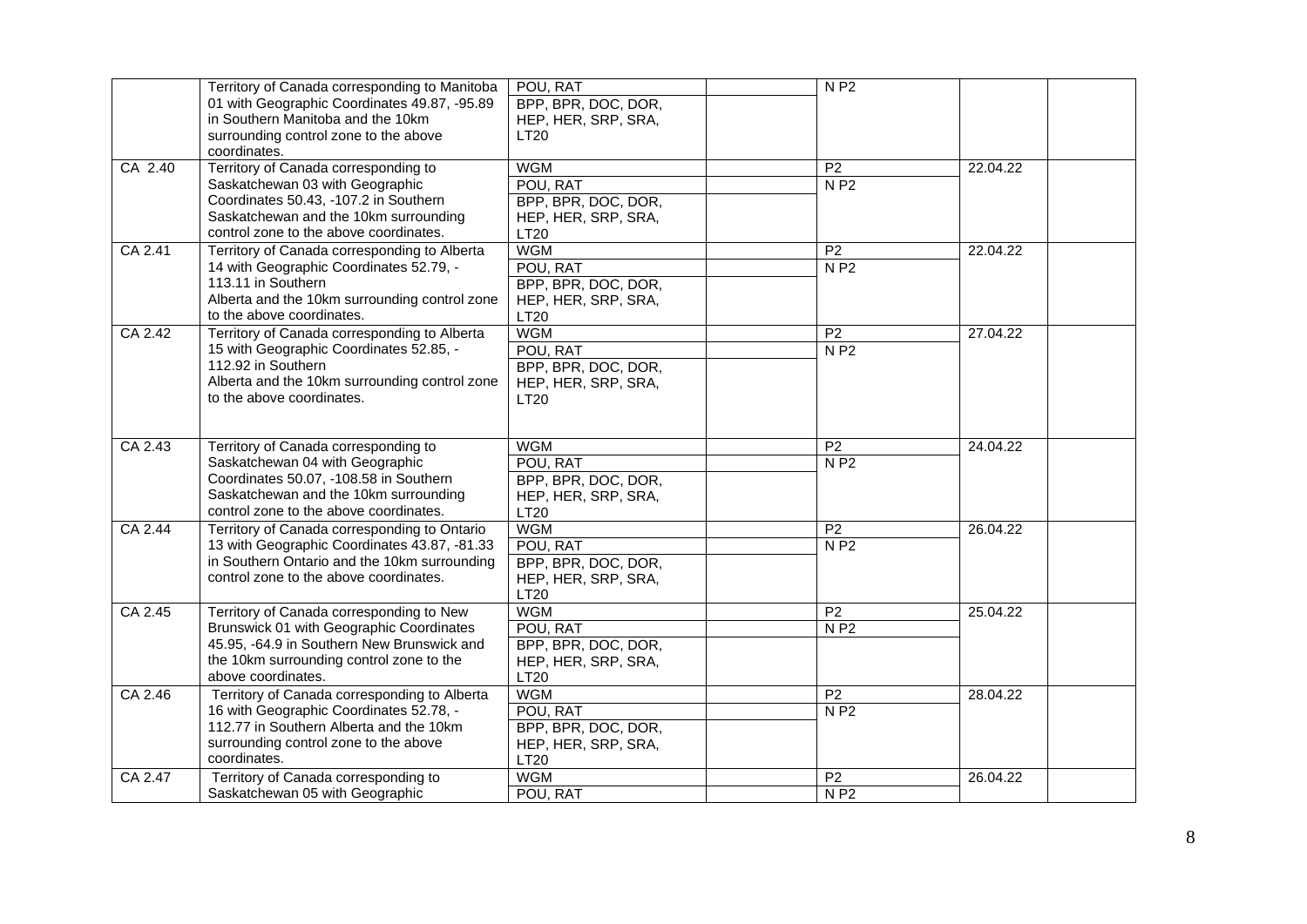|         | Coordinates 50.76, -107.1 in Southern        | BPP, BPR, DOC, DOR, |                    |          |
|---------|----------------------------------------------|---------------------|--------------------|----------|
|         | Saskatchewan and the 10km surrounding        | HEP, HER, SRP, SRA, |                    |          |
|         | control zone to the above coordinates.       | LT20                |                    |          |
| CA 2.48 | Territory of Canada corresponding to Ontario | <b>WGM</b>          | $\overline{P2}$    | 29.04.22 |
|         | 14 with Geographic Coordinates 44.14, -79.43 | POU, RAT            | N P2               |          |
|         | in Southern Ontario and the 10km surrounding | BPP, BPR, DOC, DOR, |                    |          |
|         | control zone to the above coordinates.       | HEP, HER, SRP, SRA, |                    |          |
|         |                                              | <b>LT20</b>         |                    |          |
| CA 2.49 | Territory of Canada corresponding to         | <b>WGM</b>          | P <sub>2</sub>     | 29.04.22 |
|         | Saskatchewan 06 with Geographic              | POU, RAT            | N P2               |          |
|         | Coordinates 50.17, -102.62 in Southern       | BPP, BPR, DOC, DOR, |                    |          |
|         | Saskatchewan and the 10km surrounding        | HEP, HER, SRP, SRA, |                    |          |
|         | control zone to the above coordinates.       | LT20                |                    |          |
| CA 2.50 | Territory of Canada corresponding to British | <b>WGM</b>          | $\overline{P2}$    | 28.04.22 |
|         | Colombia 02 with Geographic Coordinates      | POU, RAT            | N P2               |          |
|         | 49.97, -117.87 in Southern British Colombia  | BPP, BPR, DOC, DOR, |                    |          |
|         | and the 10km surrounding control zone to the | HEP, HER, SRP, SRA, |                    |          |
|         | above coordinates.                           | LT20                |                    |          |
| CA 2.51 | Territory of Canada corresponding to Alberta | <b>WGM</b>          | $\overline{P2}$    | 02.05.22 |
|         | 17 with Geographic Coordinates 53.8, -111.9  | POU, RAT            | N P2               |          |
|         | in Southern Alberta and the 10km surrounding | BPP, BPR, DOC, DOR, |                    |          |
|         | control zone to the above coordinates.       | HEP, HER, SRP, SRA, |                    |          |
|         |                                              | LT20                |                    |          |
| CA 2.52 | Territory of Canada corresponding to Alberta | <b>WGM</b>          | P <sub>2</sub>     | 02.05.22 |
|         | 18 with Geographic Coordinates 52.84, -      | POU, RAT            | N P2               |          |
|         | 110.74 in Southern Alberta and the 10km      | BPP, BPR, DOC, DOR, |                    |          |
|         | surrounding control zone to the above        | HEP, HER, SRP, SRA, |                    |          |
|         | coordinates.                                 | LT20                |                    |          |
| CA 2.53 | Territory of Canada corresponding to Alberta | <b>WGM</b>          | P <sub>2</sub>     | 02.05.22 |
|         | 19 with Geographic Coordinates 49.89, -112.7 | POU, RAT            | $N$ P <sub>2</sub> |          |
|         | in Southern Alberta and the 10km surrounding | BPP, BPR, DOC, DOR, |                    |          |
|         | control zone to the above coordinates.       | HEP, HER, SRP, SRA, |                    |          |
|         |                                              | LT20                |                    |          |
| CA 2.54 | Territory of Canada corresponding to Ontario | <b>WGM</b>          | P <sub>2</sub>     | 03.05.22 |
|         | 15 with Geographic Coordinates 43.67, -80.36 | POU, RAT            | $N$ P <sub>2</sub> |          |
|         | in Southern Ontario and the 10km surrounding | BPP, BPR, DOC, DOR, |                    |          |
|         | control zone to the above coordinates.       | HEP, HER, SRP, SRA, |                    |          |
|         |                                              | LT20                |                    |          |
| CA 2.55 | Territory of Canada corresponding to Ontario | <b>WGM</b>          | P <sub>2</sub>     | 03.05.22 |
|         | 16 with Geographic Coordinates 43.63, -80.03 | POU, RAT            | N P2               |          |
|         | in Southern Ontario and the 10km surrounding | BPP, BPR, DOC, DOR, |                    |          |
|         | control zone to the above coordinates.       | HEP, HER, SRP, SRA, |                    |          |
|         |                                              | LT20                |                    |          |
| CA 2.56 | Territory of Canada corresponding to Quebec  | <b>WGM</b>          | P <sub>2</sub>     | 03.05.22 |
|         | 06 with Geographic Coordinates 45.07, -74.17 | POU, RAT            | N P2               |          |